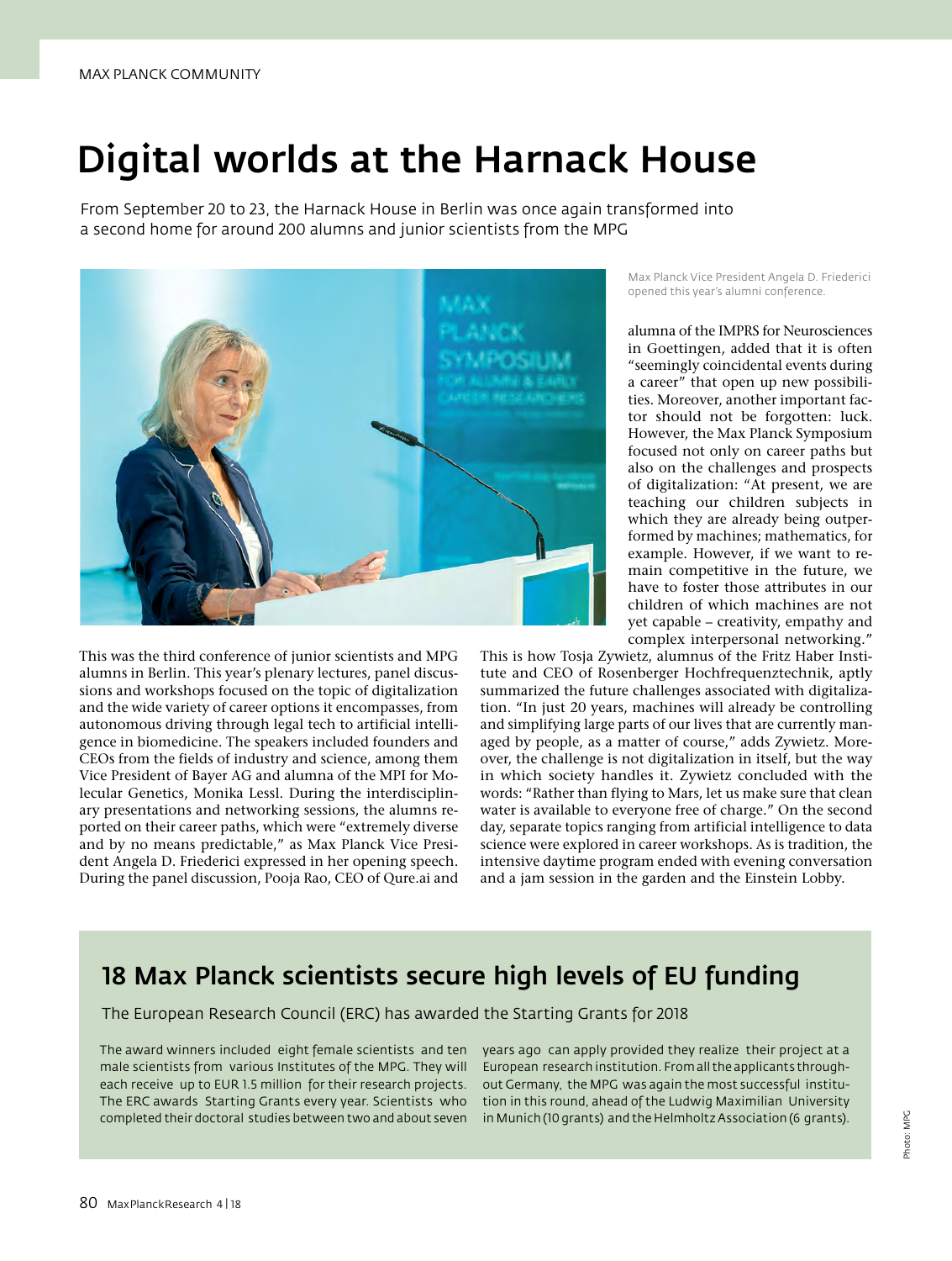## Step by step to greater sustainability

Sustainability group at MPI Magdeburg presents its projects at a symposium

The MPG and its scientific projects are contributing to an environmentally friendly future. Making research operations greener is the goal of a voluntary initiative at the MPI for Dynamics of Complex Technical Systems. Jakob Schweizer, one of the founders, presented the initiative's work at a sustainability symposium organized by the Federal Ministry of Education and Research (BMBF). Environmentally friendly research, do we need it? Is it even possible? "Yes, of course," says Jakob Schweizer. "At the MPI in Magdeburg, we are proving that it's possible – and that it makes sense!" Almost 300 colleagues in the fields of science and research were invited to the symposium in Munich, at which Schweizer reported on the small but important steps that the group has taken since it was established in 2015: "Our first project wasn't particularly spectacular, but neither was it unimportant," says the Research Group Leader. "We wanted our printers to be switched to recycled paper." This seems downright trivial, yet lack of thought or the alleged inferiority of recycled paper means it is often not used even though energy, water and chemical consumption could be cut significantly by doing so. The changeover, which was preceded by a complex coordination process at the Institute, is still not running absolutely smoothly. However, the sustainability group is optimistic that documents will soon be printed in a more environmentally friendly way at the MPI in Magdeburg.

Another topic at the symposium in Munich was the BMBF's initiative, which has been funding scientific research projects for purposes of sustainable development (FONA) since 2010. These include measures to structure research processes and scientific institutions themselves more sustainably. Sustainability in this context is understood to encompass ecological, social and economic aspects such as the  $CO<sub>2</sub>$  footprint of scientific work and family-friendly human resources management. Several universities and non-university insti-



The sustainability group with symbols of their projects: Peter Schulze, Emilija Kohls, Andreas Voigt, Hannes Buchholz, Sophia Pistorius, Stefanie Markstein, Sara Grundel and Jakob Schweizer (from left).

tutions are involved in FONA. Even though the MPG is not a part of FONA, its Institutes are implementing numerous projects to promote climate protection and biodiversity. Researchers at the MPI in Magdeburg, for example, are working on improving the integration of renewable energies into existing energy systems by developing methods of converting superfluous energy from wind farms into synthetic gas. "This should not stop us from making the way in which we do research more sustainable," says Jakob Schweizer. Following other initiatives such as the establishment of a bike rental system at the Institute, the sustainability group is also planning bigger projects – for example to reduce the CO<sub>2</sub> footprint.

A large proportion of the  $CO$ , emitted during the course of scientific operations comes from air travel. "Scientific exchange is essential for successful research, yet we have to ask ourselves whether every service trip is essential and whether we need to go by air when traveling within Germany," says Sara Grundel, team leader at the MPI in Magdeburg. "And if we do have to fly, we should at least be thinking about compensatory measures for offsetting CO<sub>2</sub> emissions." The German Travel Expenses Act allows for such additional expense, emphasizes Sara Grundel. The Federal Chancellery and a number of authorities, for example, are already practicing CO<sub>2</sub> offsetting. The Alfred Wegener Institute is taking action in the scientific sector. However, the Magdeburg sustainability group does not want to focus solely on projects at its own MPI. "We would like to connect with sustainability initiatives at other MPG Institutes," says Jakob Schweizer. After all, he has just experienced at the BMBF's symposium how inspiring it can be to talk with other people, also in the area of environmentally friendly research.